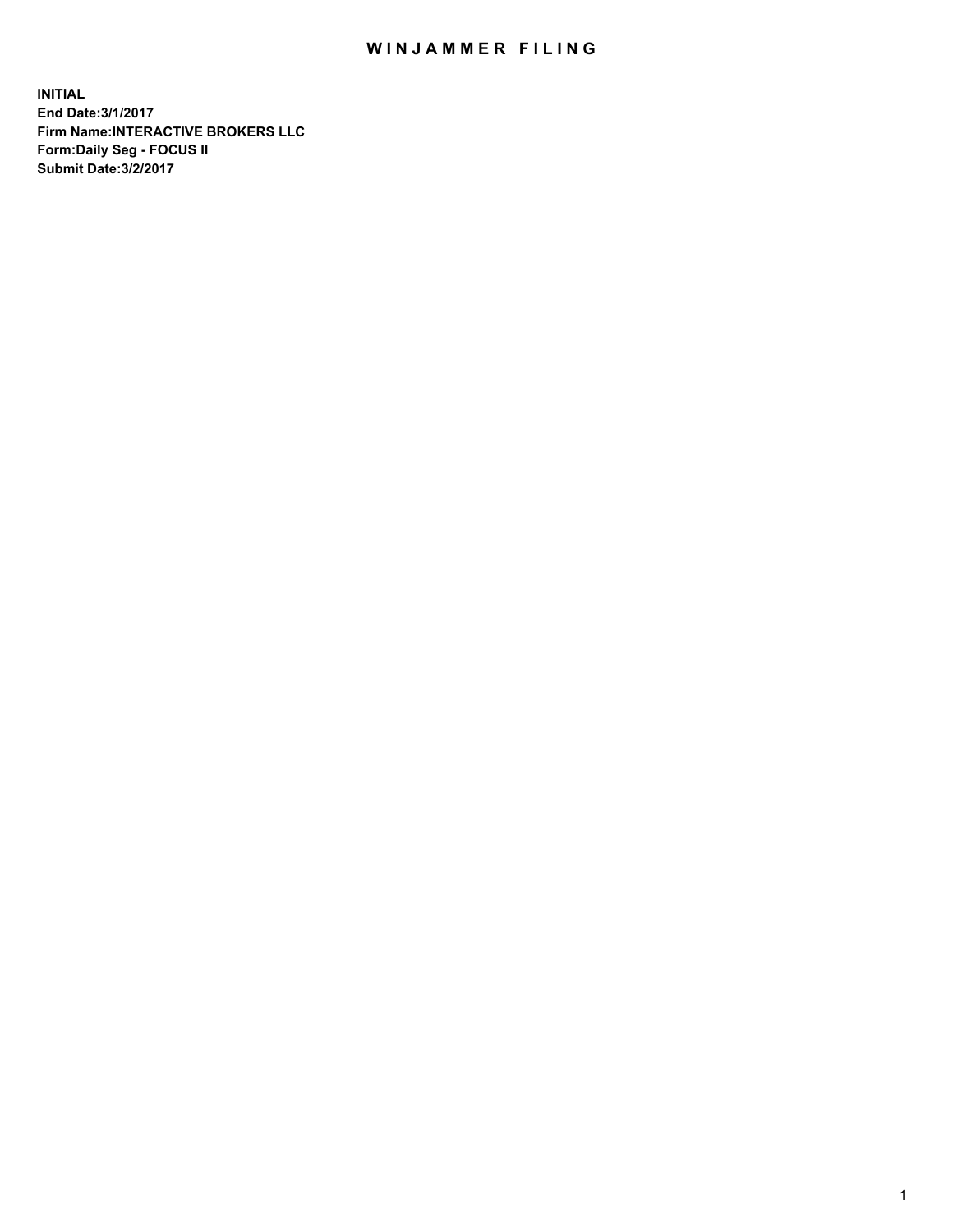## **INITIAL End Date:3/1/2017 Firm Name:INTERACTIVE BROKERS LLC Form:Daily Seg - FOCUS II Submit Date:3/2/2017 Daily Segregation - Cover Page**

| Name of Company<br><b>Contact Name</b><br><b>Contact Phone Number</b><br><b>Contact Email Address</b>                                                                                                                                                                                                                          | <b>INTERACTIVE BROKERS LLC</b><br>James Menicucci<br>203-618-8085<br>jmenicucci@interactivebrokers.c<br>om |
|--------------------------------------------------------------------------------------------------------------------------------------------------------------------------------------------------------------------------------------------------------------------------------------------------------------------------------|------------------------------------------------------------------------------------------------------------|
| FCM's Customer Segregated Funds Residual Interest Target (choose one):<br>a. Minimum dollar amount: ; or<br>b. Minimum percentage of customer segregated funds required:% ; or<br>c. Dollar amount range between: and; or<br>d. Percentage range of customer segregated funds required between:% and%.                         | $\overline{\mathbf{0}}$<br>0<br>155,000,000 245,000,000<br>0 <sub>0</sub>                                  |
| FCM's Customer Secured Amount Funds Residual Interest Target (choose one):<br>a. Minimum dollar amount: ; or<br>b. Minimum percentage of customer secured funds required:%; or<br>c. Dollar amount range between: and; or<br>d. Percentage range of customer secured funds required between: % and %.                          | $\overline{\mathbf{0}}$<br>0<br>80,000,000 120,000,000<br>0 <sub>0</sub>                                   |
| FCM's Cleared Swaps Customer Collateral Residual Interest Target (choose one):<br>a. Minimum dollar amount: ; or<br>b. Minimum percentage of cleared swaps customer collateral required:% ; or<br>c. Dollar amount range between: and; or<br>d. Percentage range of cleared swaps customer collateral required between:% and%. | $\overline{\mathbf{0}}$<br>$\overline{\mathbf{0}}$<br>0 <sub>0</sub><br>0 <sub>0</sub>                     |

Attach supporting documents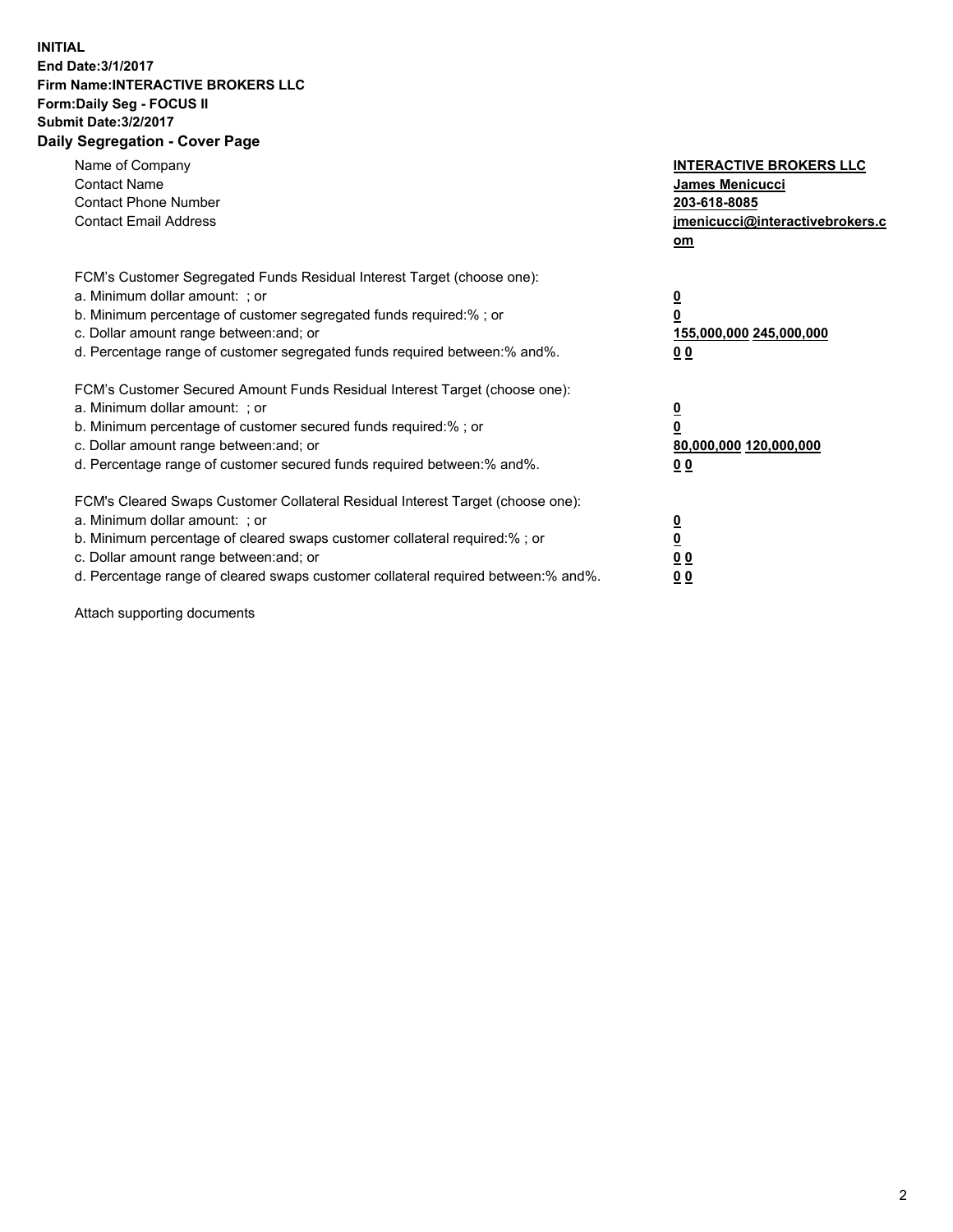## **INITIAL End Date:3/1/2017 Firm Name:INTERACTIVE BROKERS LLC Form:Daily Seg - FOCUS II Submit Date:3/2/2017 Daily Segregation - Secured Amounts**

|     | Foreign Futures and Foreign Options Secured Amounts                                                        |                                         |
|-----|------------------------------------------------------------------------------------------------------------|-----------------------------------------|
|     | Amount required to be set aside pursuant to law, rule or regulation of a foreign                           | $0$ [7305]                              |
|     | government or a rule of a self-regulatory organization authorized thereunder                               |                                         |
| 1.  | Net ledger balance - Foreign Futures and Foreign Option Trading - All Customers                            |                                         |
|     | A. Cash                                                                                                    | 346,671,980 [7315]                      |
|     | B. Securities (at market)                                                                                  | $0$ [7317]                              |
| 2.  | Net unrealized profit (loss) in open futures contracts traded on a foreign board of trade                  | 8,327,695 [7325]                        |
| 3.  | Exchange traded options                                                                                    |                                         |
|     | a. Market value of open option contracts purchased on a foreign board of trade                             | 185,760 [7335]                          |
|     | b. Market value of open contracts granted (sold) on a foreign board of trade                               | -19,827 [7337]                          |
| 4.  | Net equity (deficit) (add lines 1.2. and 3.)                                                               | 355,165,608 [7345]                      |
| 5.  | Account liquidating to a deficit and account with a debit balances - gross amount                          | 13,105,287 [7351]                       |
|     | Less: amount offset by customer owned securities                                                           | 0 [7352] 13,105,287 [7354]              |
| 6.  | Amount required to be set aside as the secured amount - Net Liquidating Equity                             | 368,270,895 [7355]                      |
|     | Method (add lines 4 and 5)                                                                                 |                                         |
| 7.  | Greater of amount required to be set aside pursuant to foreign jurisdiction (above) or line                | 368,270,895 [7360]                      |
|     | 6.                                                                                                         |                                         |
|     | FUNDS DEPOSITED IN SEPARATE REGULATION 30.7 ACCOUNTS                                                       |                                         |
| 1.  | Cash in banks                                                                                              |                                         |
|     | A. Banks located in the United States                                                                      | $0$ [7500]                              |
|     | B. Other banks qualified under Regulation 30.7                                                             | 0 [7520] 0 [7530]                       |
| 2.  | Securities                                                                                                 |                                         |
|     | A. In safekeeping with banks located in the United States                                                  | 413,520,170 [7540]                      |
|     | B. In safekeeping with other banks qualified under Regulation 30.7                                         | 0 [7560] 413,520,170 [7570]             |
| 3.  | Equities with registered futures commission merchants                                                      |                                         |
|     | A. Cash                                                                                                    | $0$ [7580]                              |
|     | <b>B.</b> Securities                                                                                       | $0$ [7590]                              |
|     | C. Unrealized gain (loss) on open futures contracts                                                        | $0$ [7600]                              |
|     | D. Value of long option contracts                                                                          | $0$ [7610]                              |
|     | E. Value of short option contracts                                                                         | 0 [7615] 0 [7620]                       |
| 4.  | Amounts held by clearing organizations of foreign boards of trade                                          |                                         |
|     | A. Cash                                                                                                    | $0$ [7640]                              |
|     | <b>B.</b> Securities                                                                                       | $0$ [7650]                              |
|     | C. Amount due to (from) clearing organization - daily variation                                            | $0$ [7660]                              |
|     | D. Value of long option contracts                                                                          | $0$ [7670]                              |
|     | E. Value of short option contracts                                                                         | 0 [7675] 0 [7680]                       |
| 5.  | Amounts held by members of foreign boards of trade                                                         |                                         |
|     | A. Cash                                                                                                    | 78,550,948 [7700]                       |
|     | <b>B.</b> Securities                                                                                       | $0$ [7710]                              |
|     | C. Unrealized gain (loss) on open futures contracts                                                        | 976,249 [7720]                          |
|     | D. Value of long option contracts                                                                          | 185,760 [7730]                          |
|     | E. Value of short option contracts                                                                         | <u>-19,827</u> [7735] 79,693,130 [7740] |
| 6.  | Amounts with other depositories designated by a foreign board of trade                                     | $0$ [7760]                              |
| 7.  | Segregated funds on hand                                                                                   | $0$ [7765]                              |
| 8.  | Total funds in separate section 30.7 accounts                                                              | 493,213,300 [7770]                      |
| 9.  | Excess (deficiency) Set Aside for Secured Amount (subtract line 7 Secured Statement<br>Page 1 from Line 8) | 124,942,405 [7380]                      |
| 10. | Management Target Amount for Excess funds in separate section 30.7 accounts                                | 80,000,000 [7780]                       |
| 11. | Excess (deficiency) funds in separate 30.7 accounts over (under) Management Target                         | 44,942,405 [7785]                       |
|     |                                                                                                            |                                         |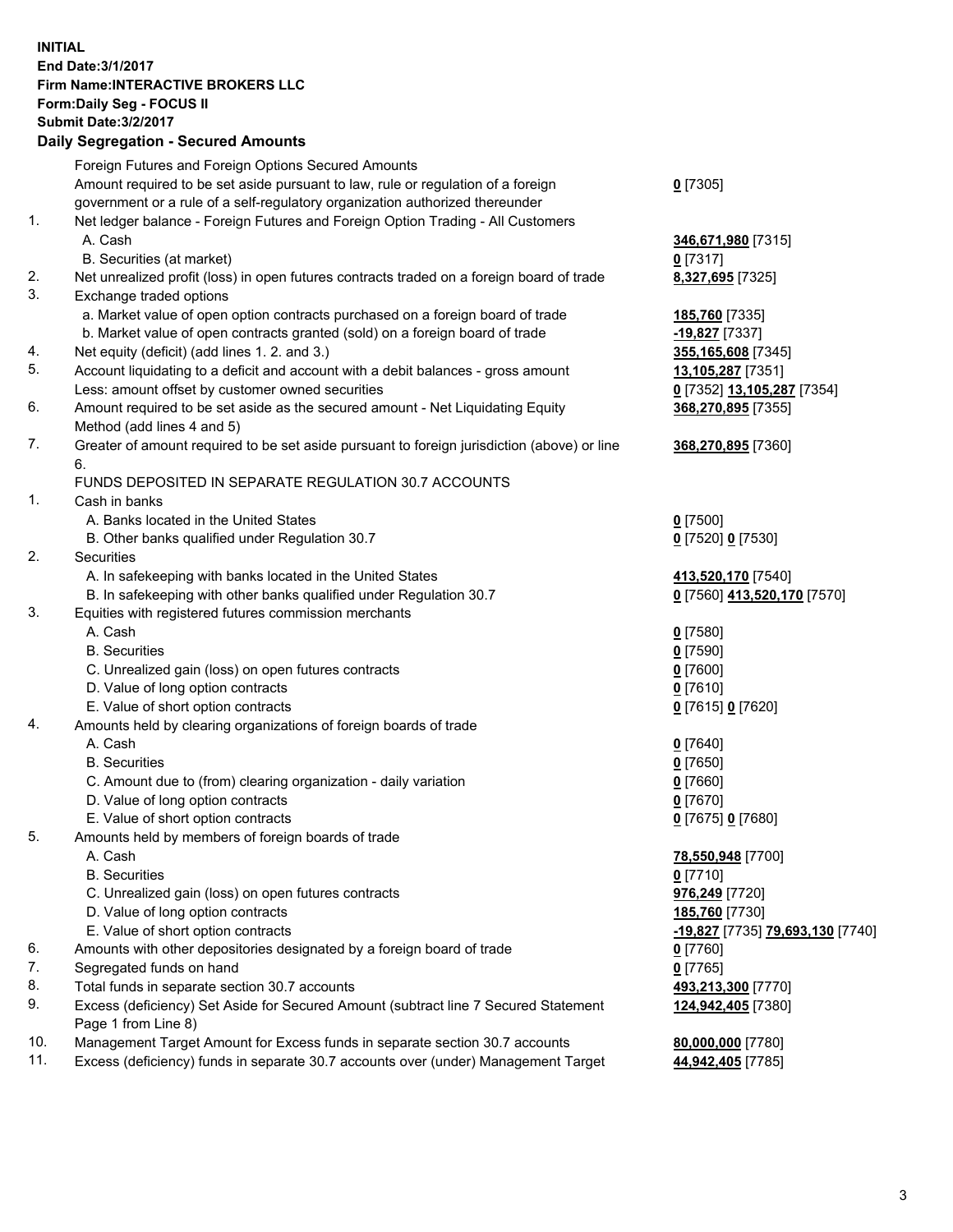**INITIAL End Date:3/1/2017 Firm Name:INTERACTIVE BROKERS LLC Form:Daily Seg - FOCUS II Submit Date:3/2/2017 Daily Segregation - Segregation Statement** SEGREGATION REQUIREMENTS(Section 4d(2) of the CEAct) 1. Net ledger balance A. Cash **3,475,467,611** [7010] B. Securities (at market) **0** [7020] 2. Net unrealized profit (loss) in open futures contracts traded on a contract market **-214,697,109** [7030] 3. Exchange traded options A. Add market value of open option contracts purchased on a contract market **122,190,354** [7032] B. Deduct market value of open option contracts granted (sold) on a contract market **-233,435,334** [7033] 4. Net equity (deficit) (add lines 1, 2 and 3) **3,149,525,522** [7040] 5. Accounts liquidating to a deficit and accounts with debit balances - gross amount **166,754** [7045] Less: amount offset by customer securities **0** [7047] **166,754** [7050] 6. Amount required to be segregated (add lines 4 and 5) **3,149,692,276** [7060] FUNDS IN SEGREGATED ACCOUNTS 7. Deposited in segregated funds bank accounts A. Cash **48,401,307** [7070] B. Securities representing investments of customers' funds (at market) **1,999,673,935** [7080] C. Securities held for particular customers or option customers in lieu of cash (at market) **0** [7090] 8. Margins on deposit with derivatives clearing organizations of contract markets A. Cash **17,870,707** [7100] B. Securities representing investments of customers' funds (at market) **1,397,362,035** [7110] C. Securities held for particular customers or option customers in lieu of cash (at market) **0** [7120] 9. Net settlement from (to) derivatives clearing organizations of contract markets **12,903,647** [7130] 10. Exchange traded options A. Value of open long option contracts **122,187,383** [7132] B. Value of open short option contracts **-233,434,976** [7133] 11. Net equities with other FCMs A. Net liquidating equity **0** [7140] B. Securities representing investments of customers' funds (at market) **0** [7160] C. Securities held for particular customers or option customers in lieu of cash (at market) **0** [7170] 12. Segregated funds on hand **0** [7150] 13. Total amount in segregation (add lines 7 through 12) **3,364,964,038** [7180] 14. Excess (deficiency) funds in segregation (subtract line 6 from line 13) **215,271,762** [7190] 15. Management Target Amount for Excess funds in segregation **155,000,000** [7194] 16. Excess (deficiency) funds in segregation over (under) Management Target Amount **60,271,762** [7198]

Excess